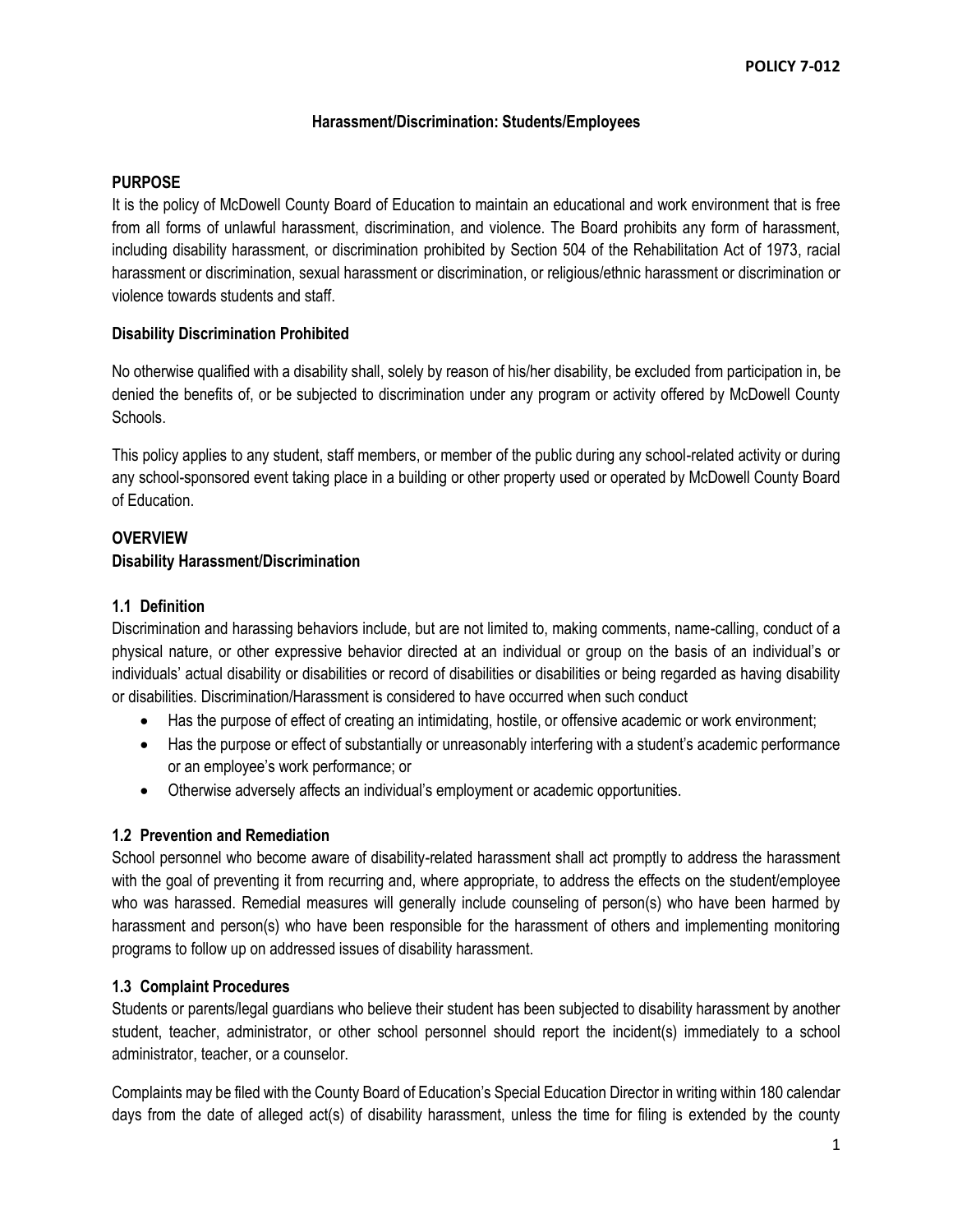superintendent for good cause. All inquiries and discrimination complaints filed with the Board of Education are confidential to the extent possible, consistent with the legal obligation to investigate, take appropriate action, and conform to any requirement of the law.

### **Discrimination under Section Disability Discrimination**

Disability discrimination includes any act of an official of McDowell County Schools or person working on behalf of McDowell County Schools that excludes a person from participation in or the benefits of any program or activity offered by McDowell County Schools solely by reason of his/her disability, record of having a disability, or being regarded as having a disability.

### **Sexual Harassment**

## **2.1 Definitions**

2.1.1. **Actual Knowledge** – notice of sexual harassment or allegations of sexual harassment to the Title IX Coordinator or any McDowell County Schools employee.

2.1.2. **Complainant-** an individual who is alleged to be the victim of conduct that could constitute sexual harassment.

2.1.3. **Dating Violence-** violence committed by a person who is or has been in a social relationship of a romantic or intimate nature with the victim. The existence of such a relationship shall be determined based on the reporting party's statement with consideration of the length of the relationship, the type of relationship, and the frequency of interaction between the persons involved in the relationship.

2.1.4. **Decision Maker-** McDowell County Schools Superintendent or designee

2.1.5. **Deliberate Indifference-** conscious or reckless disregard of the consequences of one's acts or omissions. Deliberate indifference is more than negligence.

2.1.6. **Domestic Violence**- felony or misdemeanor crimes of violence committed by a current or former spouse or intimate partner of the victim, by a person with whom the victim shares a child in common, by a person who is cohabitating with or has cohabitated with the victim as a spouse or intimate partner, or by

2.1.7. **Education Program or Activity**- locations, events, or circumstances over which McDowell County Schools exercised substantial control over both the respondent and the context in which the sexual harassment occurs.

2.1.8. **Exculpatory Evidence-** evidence that shows a person's non-involvement in an act or evidence that can show innocence.

2.1.9. **Formal Complaint**- document filed by a complainant or parent of their behalf or signed by the Title IX Coordinator alleging sexual harassment against a respondent and requesting an investigation of the allegations of sexual harassment.

2.1.10. **Inculpatory Evidence-** evidence that shows a person's involvement in an act or evidence that can show guilt.

2.1.11. **Informal Resolution Process**- alternative to a full investigation and adjudication of a formal complaint that can take place with the voluntary consent of both the complainant and respondent where the allegation does not involve an employee sexually harassing a student.

2.1.12. **Respondent-** individual who has been reported to be the perpetrator of conduct that could constitute sexual harassment.

2.1.13. **Sex Discrimination**- when a person, because of his or her sex, is denied participation or the benefits or any education program or activity receiving federal financial assistance. Sex discrimination includes, but is not limited to, disparate treatment based on gender, sexual harassment, sexual violence, and sexual assault.

2.1.14. **Sexual Assault**- any sexual act directed against another person, without consent of the victim, including instances where the victim is incapable of giving consent. This includes rape, fondling, incest, and statutory rape.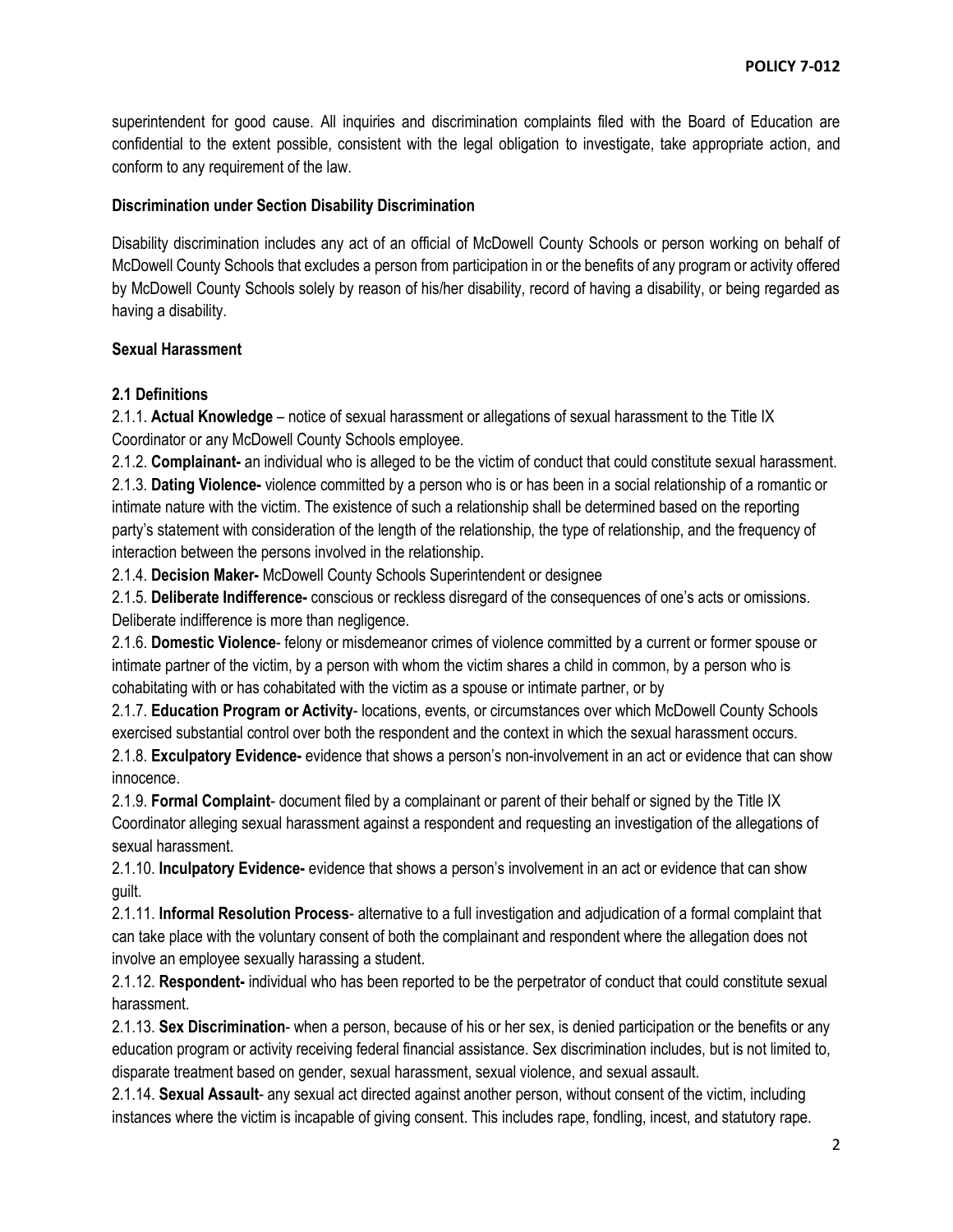2.1.15. **Sexual Harassment**- conduct on the basis of sex that can be defined as following:

2.1.15.1. "Quid Pro Quo" harassment – an employee of McDowell County Schools conditioning the provision of an aid, benefit, or service of the recipient on an individual's participation in unwelcome sexual conduct.

2.1.15.2. Unwelcome conduct determined by a reasonable person to be so severe, pervasive, and objectively offensive that it effectively denies a person equal access to an education program or activity; or

2.1.15.3. Sexual assault, dating violence, domestic violence, or stalking as defined in law and this policy. 2.1.16. **Stalking**- engaging in a course of conduct directed at a specific person that would cause a reasonable person to (1) fear for the person's safety or the safety of others; or (2) suffer substantial emotional distress. 2.1.17. **Supportive Measures**- non-disciplinary, non-punitive individualized services offered as appropriate, as reasonably available, and without fee or charge to the complainant or the respondent before or after the filing of a formal complaint or where no formal complaint has been filed. Such measures are designed to restore or preserve access to the education programs or activities without unreasonably burdening the other party, including measures designed to protect the safety of all parties or the educational environment, or deter sexual harassment. 2.1.18. **Title IX Team**- team consisting of the district-designated Title IX Coordinator, school-based and county-based investigators, and Superintendent/designee who is a decision-maker.

## **2.2. Employee Expectations and Duties**

Each employee will be responsible for maintaining learning and working environment free from all forms of unlawful discrimination and harassment and for reporting all incidents of unlawful discrimination or harassment promptly in a manner that is not deliberately indifferent, which he or she observes or is informed about to the building principal or the county Title IX coordinator.

Employees are strictly prohibited from dating, attempting to cultivate a romantic relationship, or becoming involved in an inappropriate relationship with students, regardless of the student's age or consent. This prohibition shall be in force as long as the student is considered a student within a school system, including during summer breaks, holidays, and other times away from school, and will also apply to all graduated students for 12 months after the student's graduation (Sections 18A-2-8 and 18A-3-6 of the West Virginia Code).

## **2.3. Title IX Coordinator Expectations and Duties**

The Title IX Coordinator shall publish and disseminate a notice of this policy and complaint procedure at least annually to students, parents/guardians, employees, and the public, together with either a copy of this policy or a statement how to obtain a copy of this policy. A copy of this policy will be referenced or included in all student and employee handbooks and posted on the McDowell County Schools website.

The Title IX Coordinator, together with other appropriate district officials, is responsible to help monitor the implementation of nondiscrimination procedures in the following areas:

- Training- provision of training for students and staff to identify and alleviate problems of discrimination and unlawful harassment. Provision of training to all building principals and central office personnel designated as investigators for complaints under this policy.
- Student access- review of programs, activities, and practices to ensure that all students have equal access and are not segregated except when permissible by law or regulation.
- District Support- providing assurances that like aspects of the school program receive like support as to staffing and compensation, facilities, equipment, and related matters.
- Employment relations- development of position qualifications, job descriptions, and essential job functions; recruitment materials and practices, procedures for screening, interviewing, and hiring.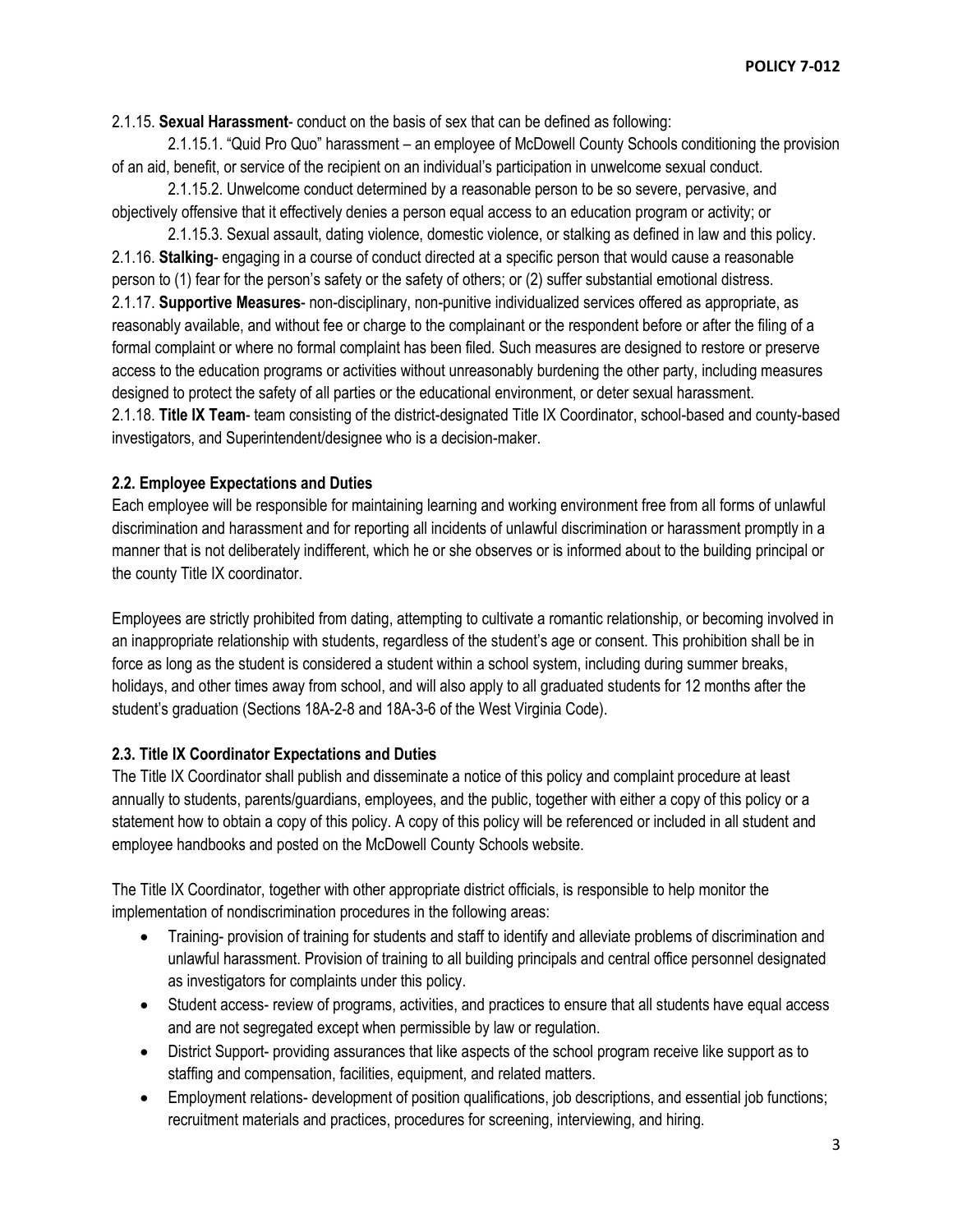The Title IX Coordinator is responsible for administration of the reporting and complaint procedures provided in this policy. The Coordinator is responsible for providing notices to all parties, as required, during the Formal Complaint process. These notices shall include:

- Details of the allegations, parties involved, location of alleged conduct, and that the Respondent is not presumed responsible until a determination regarding responsibility is made at the conclusion of the grievance process.
- That the recipient of the notice may have an advisor if they choose during this process.
- A request for a meeting with the parties and advisors, if they have one, to discuss the allegations.
- Date, time, location, participants, and purpose with sufficient time to prepare to participate.
- Information about the Informal Resolution Process, including the requirements of the process, records kept and shared, consequences resulting from participating in the process, including the circumstances under which it precludes the parties from resuming a formal complaint arising from the same allegations after the resolution is agreed to, and the right to withdraw from the process and resume the grievance process.

The Title IX Coordinator must treat Complainants and Respondents equitably by offering supportive measures to a Complainant, and by following a grievance process before the imposition of any disciplinary sanctions or other actions that are not supportive measures against a Respondent.

## **2.4. Title IX Procedures for Reporting Violations and Complaints**

Any school employee who suspects or is notified that a student has been subject to conduct that constitutes unlawful sex discrimination, including sexual harassment, shall report the incident to the building principal as soon as possible, but not later than 24 hours, unless extenuating circumstances justify a reasonable extension of that deadline. If it is not possible to contact the building principal in a timely manner, the school employee shall report the incident to the Title IX Coordinator or another administrator at the central office as soon as possible.

If a school employee is the subject of the complaint of sexual harassment, the conduct is to be reported directly to the building principal and Title IX Coordinator. If the Title IX Coordinator is also a subject of the complaint or otherwise not impartial, the report shall be made to the Superintendent or designee.

All complaints of sexual harassment should be made in writing on the appropriate form provided by the Title IX Coordinator. If the incident was initially reported orally, then the Title IX Coordinator shall inform the Complainant of the right to file a formal complaint and promptly provide all necessary forms and assistance to enable the complainant to file an appropriate written complaint if they choose to do so.

Any McDowell County Schools employee with actual knowledge of sexual harassment in an education program or activity must report the sexual harassment to the building principal who will then convey the complaint to the Title IX Coordinator.

The Title IX Coordinator shall promptly contact the alleged victim of the sexual harassment and discuss the following:

- Supportive measures available to immediately relieve any ongoing issues and the alleged victim's wishes with respect supportive measures;
- The availability of supportive measures with or without the filing of a formal complaint; and
- The process of filing the formal complaint.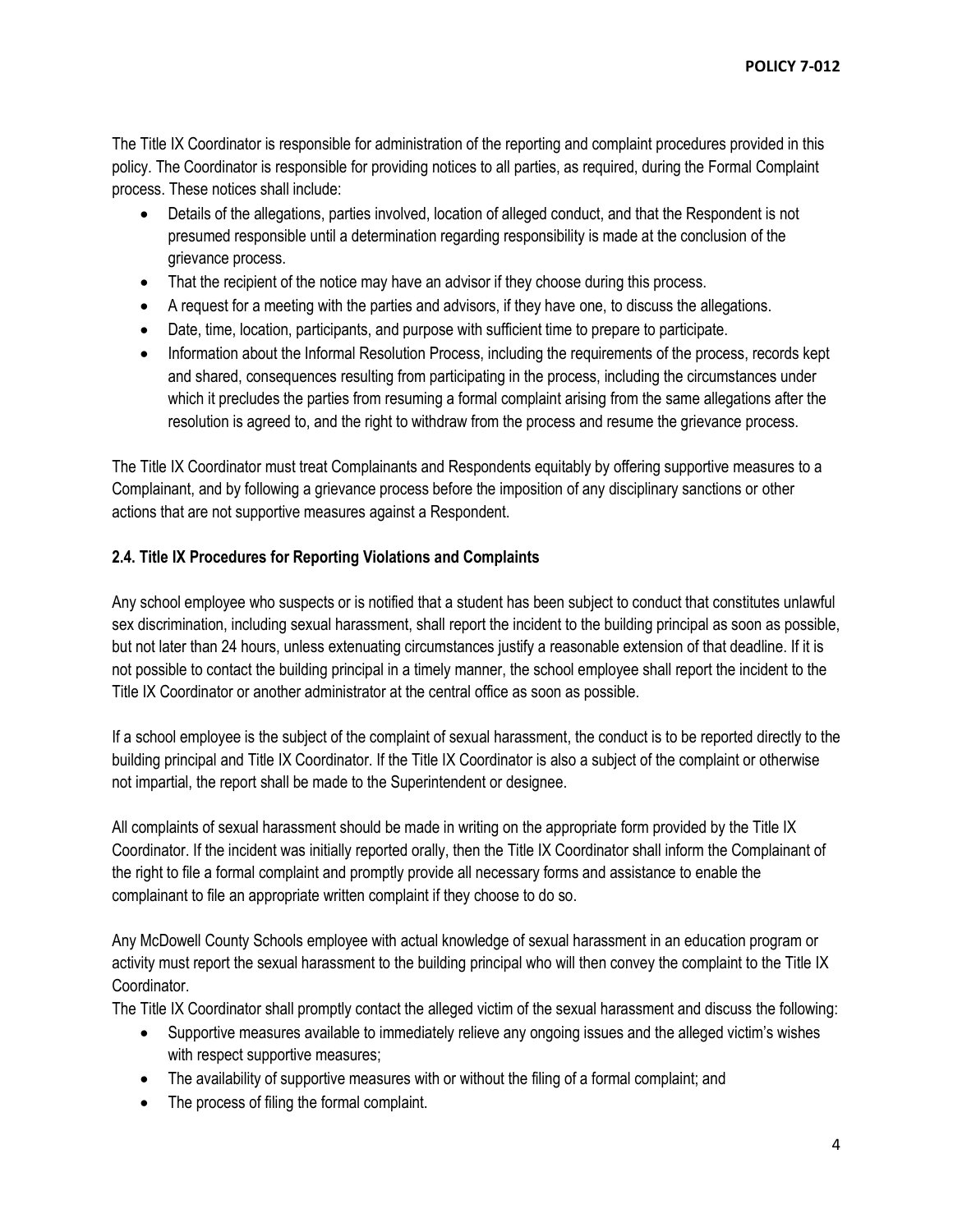The Title IX Coordinator shall document the conversation and the allegations on the complaint form and inform the Complainant's parent or guardian (if applicable) of the possible complaint.

Based on the allegation, the Title IX Coordinator handling the complaint will determine if there was a possible instance of sexual harassment, at which point the Complainant/Complainant's parents or guardians may decide to pursue a formal investigation. The Title IX Coordinator can also decide to pursue a formal complaint regardless of Complainant/Complainant's parent or guardian consent if the circumstances are such that it would not be unreasonable to pursue without consent.

If after talking to the Complainant and filling out a complaint form, the Title IX Coordinator handling the complaint determines there was not a possible instance of sexual harassment as defined, the complaint may be handled by applying other McDowell County Schools policy violations, such as Student or Employee Code of Conduct violation. The Title IX Coordinator shall report to the principal the non-sexual harassment complaint for the principal to handle from a disciplinary aspect.

## **2.5. Procedures for the Formal Complaint Process**

### **2.5.1. Filing the Formal Complaint**

At the outset of filing the Formal Complaint, the Title IX Coordinator shall contact the Complainant's parent and/or guardian and inform them of the Complaint. The Complainant, parents, and/or guardians shall be told that they may be accompanied by an advisor during all steps of the complaint procedure. If the Complainant is not a minor, then parent and guardian contact will be at the option of the Complainant provided that the non-minor Complainant has capacity.

If the complaint meets the definition of sexual harassment, and either the student, student's parent or guardian, or the Title IX Coordinator wants to file a formal complaint, the district's Possible Sexual Harassment Complaint form must be signed.

The Title IX Coordinator will inform the designated Investigator to start investigating under the formal complaint process.

#### **2.5.2. Dismissal of a Formal Complaint**

The formal complaint must be dismissed if:

- The conduct does not constitute sexual harassment as defined;
- It did not occur during education program or activity; or
- The conduct did not occur in the United States.

The formal complaint may be dismissed if:

- Title IX Coordinator is notified in writing by the complainant that they would like to withdraw the complaint/allegations;
- Respondent is no longer enrolled or employed by district; or
- If there are specific circumstances that prevent the district from gathering evidence sufficient to reach a determination.

Once the Formal Complaint is dismissed, notice detailing dismissal shall be sent to all parties.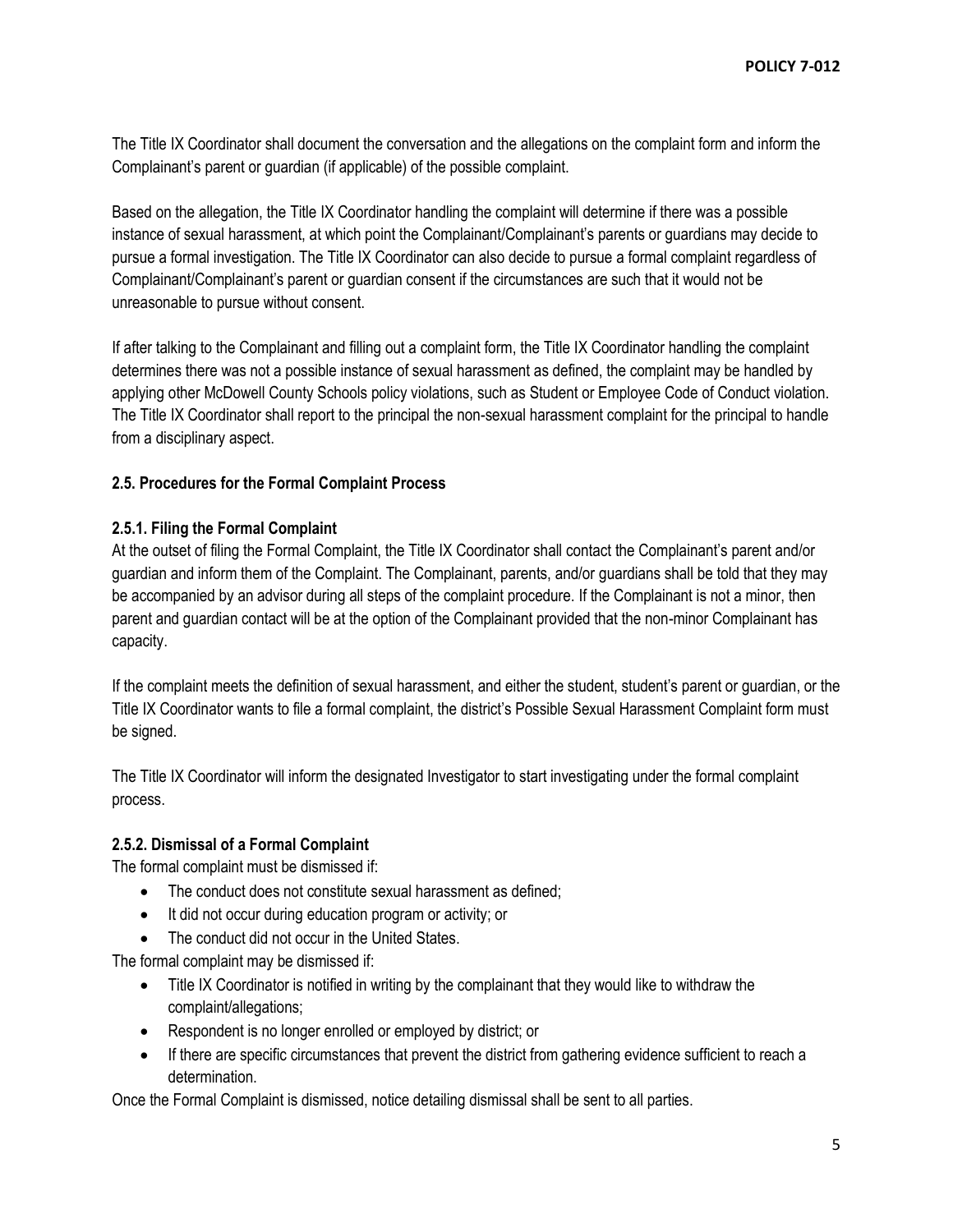# **2.6. Informal Resolution Procedures**

An Informal Resolution Process may be facilitated at any time after the Formal Complaint is filed and prior to the determination regarding responsibility. This process takes the form of an informal mediation and does not involve a full investigation and adjudication. An impartial mediator, designated by the Superintendent, shall be the mediator for this process and shall not be anyone who was involved in the formal complaint process.

An informal resolution process if available to any Complainant who has filed a formal complaint, provided that the Respondent voluntarily agrees to the process with written consent.

The informal resolution process is not available to resolve allegations that an employee of McDowell County Schools sexually harassed a student.

Informal resolutions may not be required as a condition of enrollment or employment.

## **3.1 Racial, Religious, and Ethic Harassment**

3.1.1 **Racial Harassment** consists of physical, verbal or written conduct relating to an individual's race when

- It has the purpose of creating an intimidating, hostile, or offensive working or academic environment
- It has the purpose or effect of substantially or unreasonably interfering with an individual's work or academic performance; or
- Otherwise adversely affects an individual's employment or academic opportunities.

3.1.2 **Religious/Ethnic Harassment** consists of physical, verbal or written conduct relating to an individual's religious or ethnic background when:

- It has the purpose of creating an intimidating, hostile, or offensive working or academic environment
- It has the purpose or effect of substantially or unreasonably interfering with an individual's work or academic performance; or
- Otherwise adversely affects an individual's employment or academic opportunities.

# **3.2 Complaint Procedures**

Any person who believes he or she has been the victim of racial, sexual, religious, or ethic harassment by a student or an employee of the school district is strongly encouraged to report the alleged acts immediately to an appropriate district official as designated by this policy using the report forms in Appendix A or online at http://boe.mcdo.k12.wv.us. All employees are required to report any knowledge or any reasonable suspicion they have that an employee or a student has violated this policy.

Reports can be also made in the following ways:

- By mail: 30 Central Avenue, Welch, WV 24801
- By phone: 304-436-8441, ext. 220
- Or to any school administrator

The building principal or the assistant principal is the person responsible for receiving oral or written reports of racial, sexual, religious, or ethic harassment at the building level. On the district level, racial, sexual, religious, or ethic harassment complaints are received by the Board-designated investigator.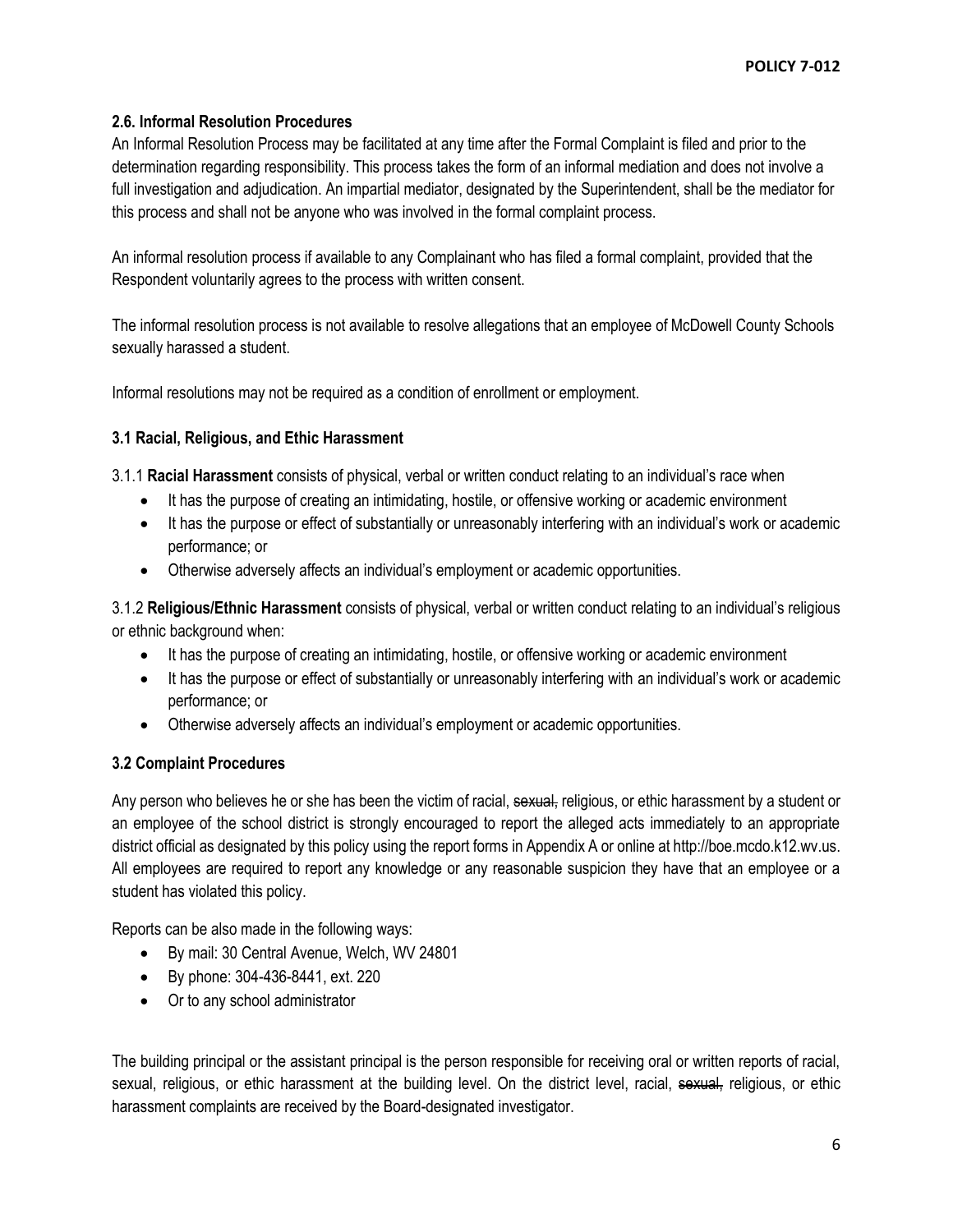## **INVESTIGATION AND RECOMMENDATION**

### **Disability Harassment/Discrimination**

- Upon receipt of a report or complaint alleging disability harassment/discrimination, the office of special education shall immediately undertake or authorize an investigation. The investigation may be conducted by school administrators or by a third-party investigator, as determined by the office of special education. Investigations shall be adequate, reliable, and impartial, including opportunity to present witnesses and other evidence.
- The investigation will, at a minimum, consist of personal interviews with the complainant, the individual(s) against whom the complaint is filed, and others who may have knowledge of the alleged incident(s) or circumstances giving rise to the complaint. The investigation may also consist of any other methods and review of circumstances deemed pertinent by the investigator.
- The investigation will be completed, absent exceptional circumstances, within ten (10) school days. The investigator shall make a written report to the office of special education with a copy to the superintendent upon completion of the investigation. The report shall include the investigator's conclusion as to whether the allegations have been substantiated as factual and whether they appear to be violations of this policy.
- The county superintendent upon receipt of the investigator's report shall make the final determination as to whether the alleged conduct constitutes a violation of this policy. Whether a particular action or incident constitutes a violation of this policy requires a determination based on all the facts and surrounding circumstances.

Upon a finding that disability harassment has occurred, an appropriate response shall be put in place by the appropriate administrator. Building principals addressing violations of this policy by students and the county superintendent addressing the violations of this policy by employees and/or students should consider the surrounding circumstances, the nature of the behavior, past incidents, or past or continuing patterns of behavior, the relationships between the parties involved and the context in which the alleged incidents occurred. All investigators shall use the preponderance of the evidence standard in determining whether a student or employee or other individual has violated this policy.

- Steps should be taken by the appropriate administrator to protect the complainant, students, teachers, administrators, or other personnel pending completion of an investigation of alleged disability harassment/discrimination.
- The results of the investigation of each complaint filed under these procedures will be reported in writing to the complainant or his/her legal guardian by the office of the superintendent. However, if necessary to comply with state and federal privacy laws, a copy of the investigator's report shall not be provided to any party.

## **Grievance Procedure**

The availability and use of this grievance procedure does not prevent a person from filing a complaint of discrimination on the basis of disability with the U.S. Department of Education-Office of Civil Rights.

Level 1: Section 504/ADA Director. The Level 1 grievance must be filed with the Director within 120 calendar days of the event or incident complained of, or within 120 calendar days of the date the grievant became aware of such event of incident. Director will conduct an adequate, reliable, and impartial investigation as follows: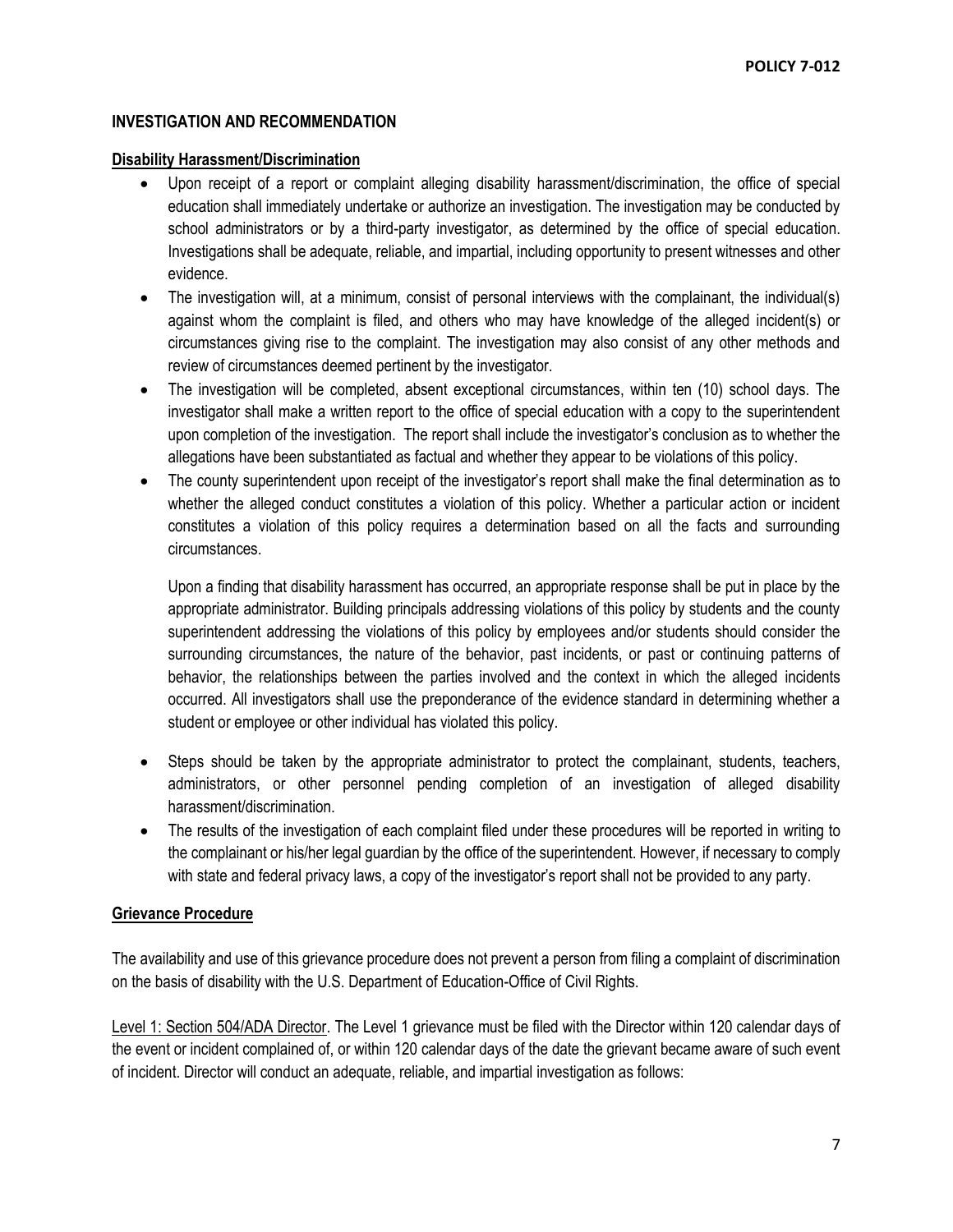- Within ten (10) days of receipt of the written grievance, the Director will notify the grievant in writing of the receipt of the grievance and will request the grievant to submit any additional information relevant to the investigation, including submission of documents and other evidence, such as names of relevant witnesses. School employees directly involved in the alleged incident or event will be informed in writing of the grievance and will be requested to submit relevant documents and other evidence, including the names of relevant witnesses. Parties will be given twenty (20) days to submit the documentation.
- The Director will conduct an investigation, which will consist of a review of all documentation submitted and interviews of individuals having information relevant to the investigation, including the witnesses named by the parties.
- The Director will issue a report within 90 calendar days of receipt of the written grievance. A copy of the report will be provided to the grievant, a school principal in the affected school, and the Superintendent's office.

Level 2: Superintendent: A party not satisfied with the conclusions of the report from Level 1 may make a written appeal to the county superintendent within thirty (30) calendar days of the issuance of the Director's report. Within ten (10) working days of receipt of the request for a review of the Director's report, the county superintendent or designee shall notify all parties of the appeal and of their right to submit additional relevant information for consideration. The county Superintendent or designee shall review the Director's report, review any additional information submitted, and issue a written decision within forty-five (45) calendar days of receipt of the request for a review of the Director's report.

Nothing herein prevents a person from filing a complaint with a court of competent jurisdiction.

### **Racial, Religious, and Ethic Harassment**

- If the complaint is filed against a student enrolled in the school, the principal will investigate the complaint and determine if the accused party has violated this policy. If the principal determines that the accused party has violated this policy, the principal will take disciplinary action. The principal will notify the Superintendent or designee in writing of the outcome of his/her investigation of allegations of racial, sexual, religious, or ethic harassment by a student.
- If the complaint is filed against an employee, the principal will notify the Superintendent or designee who will conduct the investigation. The designated investigator will prepare a report from the facts gathered from his/her investigation and present if to the Superintendent for his/her review. Pursuant to W.Va Code 18A-2- 8, the Superintendent is solely responsible for determining what disciplinary action, if any, to recommend to the Board where it is determined that an employee has violated this policy.
- Upon receipt of a complaint, the building principal or Superintendent or designee shall immediately undertake or authorize an investigation.
- The investigation will, at a minimum, consist of personal interviews with the complainant, the individual(s) against whom the complaint is filed, and others who may have knowledge of the alleged incident(s) or circumstances giving rise to the complaint. The investigation may also consist of any other methods and review of circumstances deemed pertinent by the investigator.
- Steps should be taken by the appropriate administrator to protect the complainant, students, teachers, administrators, or other personnel pending completion of an investigation of alleged disability harassment/discrimination.
- The investigation will be completed, absent exceptional circumstances, within ten (10) school days. The written report with the results of an investigation involving allegations against a student will be provided to the Superintendent within 24 hours after the completion of the investigation. The final written report with the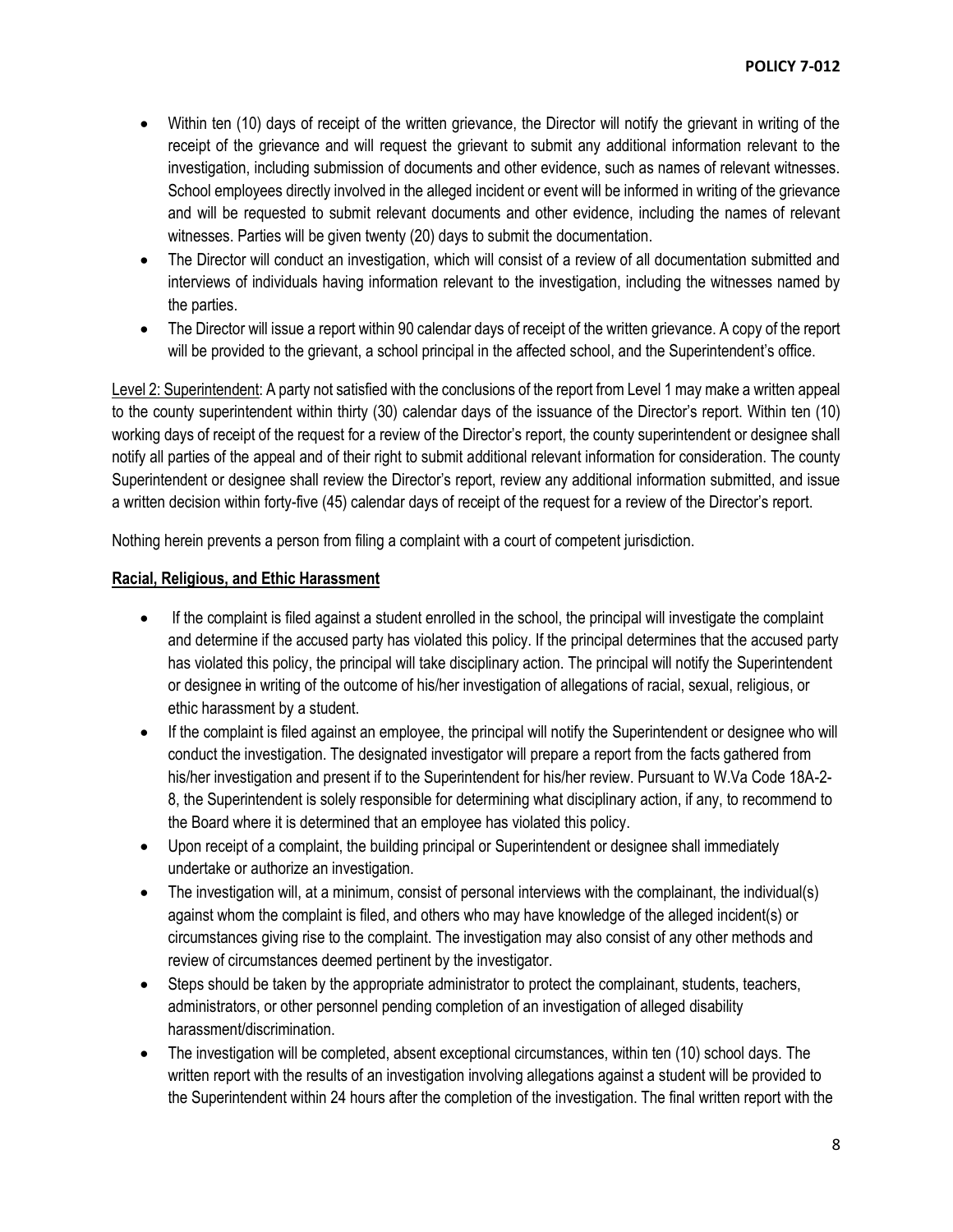results of the investigation involving allegations against an employee will be provided to the Superintendent within 24 hours after the completion of the investigation.

 The results of the investigation of each complaint filed under these procedures will be reported in writing to the complainant or his/her legal guardian by the principal or the Superintendent or designee.

## **ACTION and REPORTING**

Upon completion of the investigation, the investigator shall state whether or not, in his/her opinion, the allegations have been substantiated as factual and whether they appear to be violations of this policy.

In order to comply with 20 USC 1232g (Family Educational Rights and Privacy Act, commonly referred to as FERPA) and West Virginia Board of Education Policy 4350 Collection, Maintenance, and Disclosure of Student Data, in cases where the alleged perpetrator is another student, the written shall contain only one of the following statements:

*An investigation was conducted and the allegations made by \_\_\_\_\_\_\_\_\_\_ have been substantiated as factual by sufficient evidence. Appropriate disciplinary action will be taken. Federal and state law prohibit the school system from sharing any further information with you about the student perpetrator.* 

OR

*An investigation was conducted and the allegations made by \_\_\_\_\_\_\_ could not be substantiated as factual by sufficient evidence. Although this incident may have occurred as reported, there is not sufficient evidence to prove that the incident occurred. Federal and state law prohibit the school system from sharing any further information with you about the student perpetrator.*

In cases where the alleged perpetrator is an employee of the Board, the investigator may include in this written statement whatever information is deemed reasonable and appropriate under the circumstances. The investigator shall consult with the office of superintendent before sending this written statement to the complainant and/or his/her legal guardian.

### **Sexual Harassment Investigation and Decision Process**

**Sexual Harassment Investigation Process** The Title IX Coordinator will complete the "Formal Complaint for Sexual Harassment" form and will review all forms to verify that the complaint falls under the definition of Sexual Harassment. The Title IX Coordinator will offer any additional supportive measures to the Complainant and Respondent, if needed. The Coordinator will then send a notice that a formal complaint was filed to the Complainant, Respondent, and any identified witnesses.

If the Superintendent believes there is reasonable evidence indicating the accused employee violated this policy at the outset of the formal complaint process, the Superintendent may remove the accused from the school setting and place them on administrative leave during the pendency of any investigation and any disciplinary hearing. The accused may also be given an alternative assignment at an alternative site which does not involve direct instruction or supervision of students. The investigative process for employees will follow the procedures outlined below except without the ability to formally respond to the report. Responses to the investigative report can be sent directly to the assigned Investigator at any time or in the disciplinary hearing for the incident.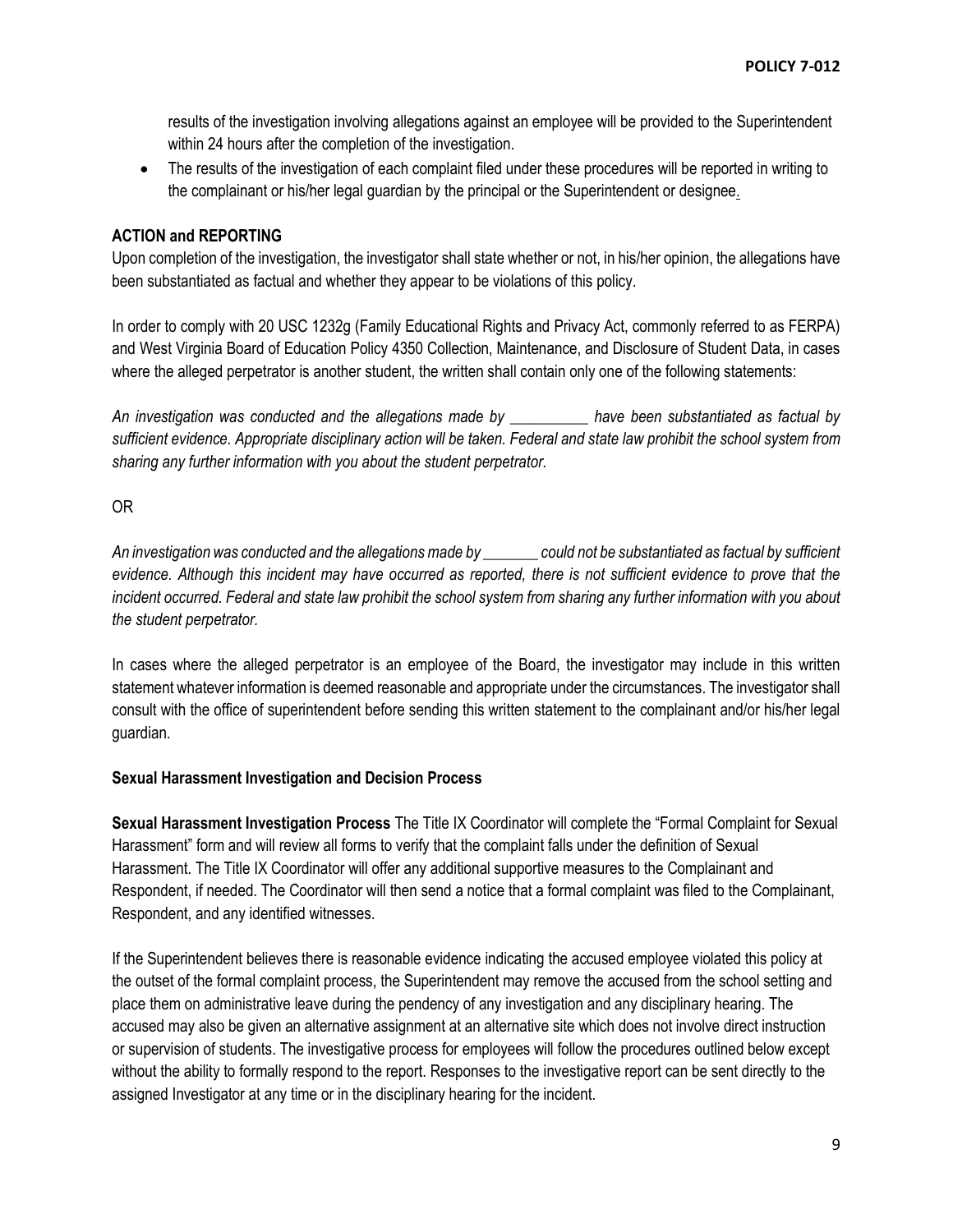In the instance of the allegations against school employee, regardless of whether the student is hesitant about continuing the investigation, or the accused retires or resigns during the investigation, the investigation shall continue until concluded and report submitted. After the review of the investigation report and while the employee is still on the administrative leave, the Superintendent will determine if further investigation or a disciplinary hearing is necessary.

The Title IX Coordinator will inform the county-designated investigator to start the investigation of the Complaint. The Investigator will meet with the Complainant, Respondent, and any witnesses to investigate the Complaint. The Investigator will provide opportunity for all parties to present witnesses and any evidence related to the Complaint.

If needed, the Investigator will ask for written consent to access medical or counseling records.

After initial investigation, the Investigator will forward all the gathered evidence that is not protected under any other law or regulation, to the parties electronically or in hard copy, even if not used to make a determination regarding responsibility. The parties will have 10 calendar days to respond with a written response which the Investigator will consider prior to completing the investigative report.

The Investigator will then create an investigative report that summarizes relevant evident and will send that report to all parties, including advisors, in electronic or hard copy format. Parties may review and provide any written responses they may have within 10 calendar days of receiving the investigative report.

After the parties have had access to the investigative report for at least 10 calendar days, the Investigator will take all gathered evidence, the investigative report, and all responses to the report, to the decision maker, as defined, to reach a determination regarding responsibility.

Throughout this process, McDowell County Schools cannot restrict the ability of either party to discuss the allegations or to gather/present relevant evidence. The District will also operate under a presumption that the respondent is not responsible for the alleged conduct until a determination regarding responsibility is made at the conclusion of the entire process.

For all, process timelines may be delayed for good cause.

## **Formal Complaint Decision Process**

After the investigative report has been sent to all parties, and before reaching a determination regarding responsibility, the Decision Maker will afford each party the opportunity to submit written and relevant questions that a party wants to ask of any other party or witness involved in the allegations. The timeline for returning the questions to the Decision Maker will be determined by the Decision Maker and communicated in writing to the parties involved. The questions will be provided to the relevant party or witness to answer in writing. The timeline for returning the answers to the Decision Maker will be determined by the Decision Maker and communicated in writing to the parties at the time of receiving the questions. Each party will be provided with the answers to all written questions. The Decision Maker will then allow for additional limited follow-up questions and answers from each party, as appropriate.

The Decision Maker shall not consider the Complainant's prior sexual predisposition or sexual behavior unless such evidence is being offered to prove someone other than the Respondent committed the alleged conduct or help to prove consent.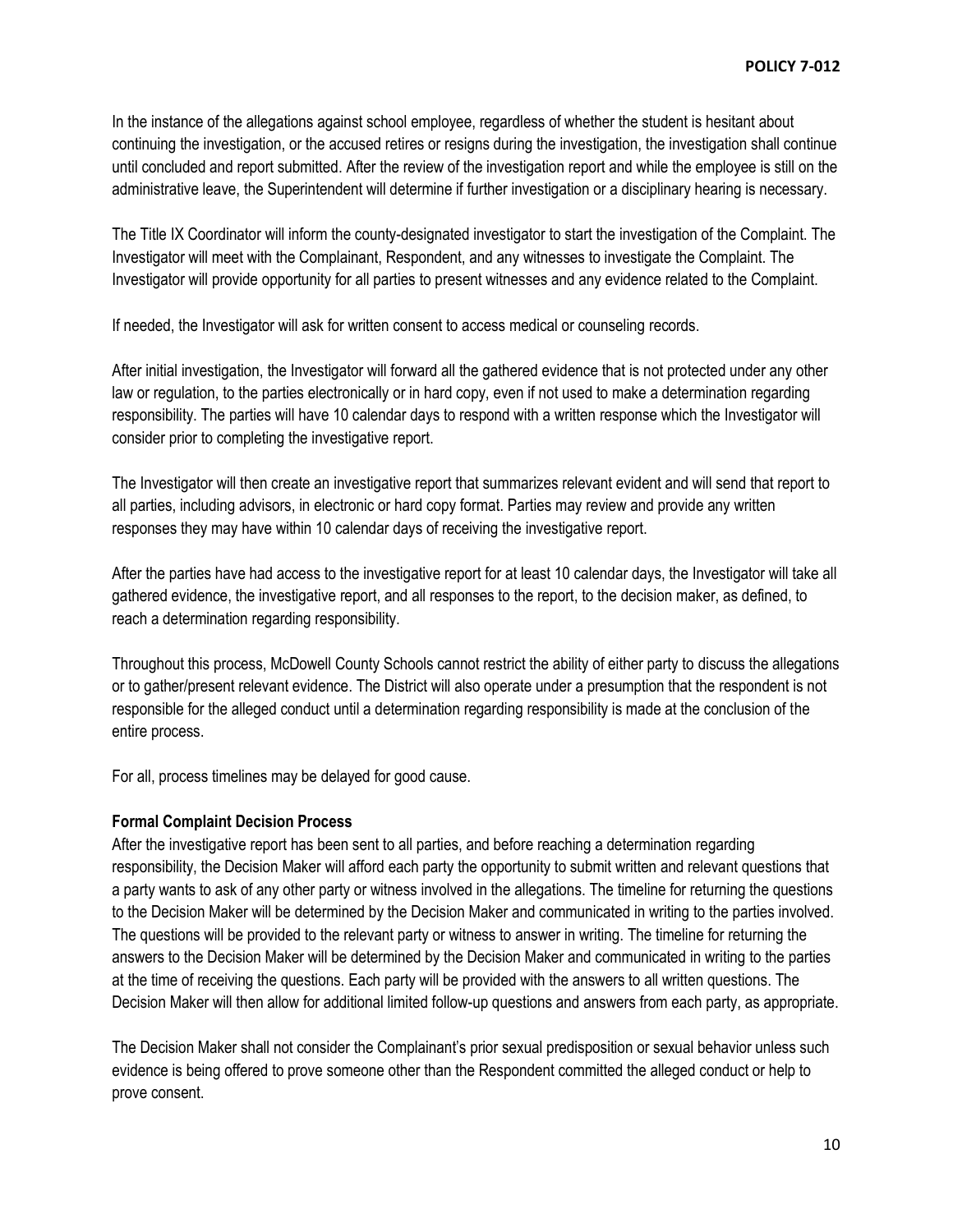After all questions and answers are received, the Decision Maker must issue a written determination regarding responsibility and must include in that determination the following;

- Identifications of the allegations constituting sexual harassment and McDowell County Schools Policy violation;
- Description of procedural steps taken;
- Finding of facts supporting the determination;
- Conclusions regarding the application of McDowell County Schools' Student or Staff Code of Conduct to the facts and the determination regarding the Respondent's responsibility based on the preponderance of the evidence;
- Disciplinary sanctions possible per the Code of Conduct to be imposed on the Respondent, and if any additional supportive measures will be provided by the McDowell County Schools to the Complainant for any policy violation; and
- The district's procedures and bases for any party to appeal.

The written determination shall be provided to the parties simultaneously, becoming final either on the date that the district provides the parties with the written determination of the result of an appeal, if there is an appeal filed; or if an appeal is not filed, on the date the appeal would no longer be timely.

## **Appeals from the Formal Complaint Process**

Both parties have a right to appeal a determination regarding responsibility, the dismissal of a formal complaint, or any allegations in the formal complaint on the basis of the following:

- Procedural irregularity;
- New evidence:
- Bias or conflict of interest against the Complainant or Respondent on the part of the Title IX Coordinator or the Decision Maker that affected the outcome of the matter; and/or
- Any other reasonable basis for an appeal.

The appeal must be in writing and sent to the Superintendent of McDowell County Schools. Upon the notice of the appeal from the Superintendent, the Title IX Coordinator must notify the other party in writing of the appeal and ensure the Decision Maker for the appeal is not the same person that reached determination regarding responsibility or dismissal. The Title IX Coordinator will also ensure that all documentation related to the Complaint is provided to the Appeal Decision Maker.

The Appeal Decision Maker will give both parties a reasonable, equal opportunity to submit a written statement in support of, or challenging the outcome of the written determination and will issue a written decision describing the result of the appeal and rationale for result simultaneously to both parties.

## **Title IX Recordkeeping**

McDowell County Schools shall maintain all records of investigation under Title IX part of this policy for a period of seven years. The district will also maintain all materials used to train Title IX Coordinator, Investigator(s), and Decision Maker(s) and make the materials available on the website and upon request.